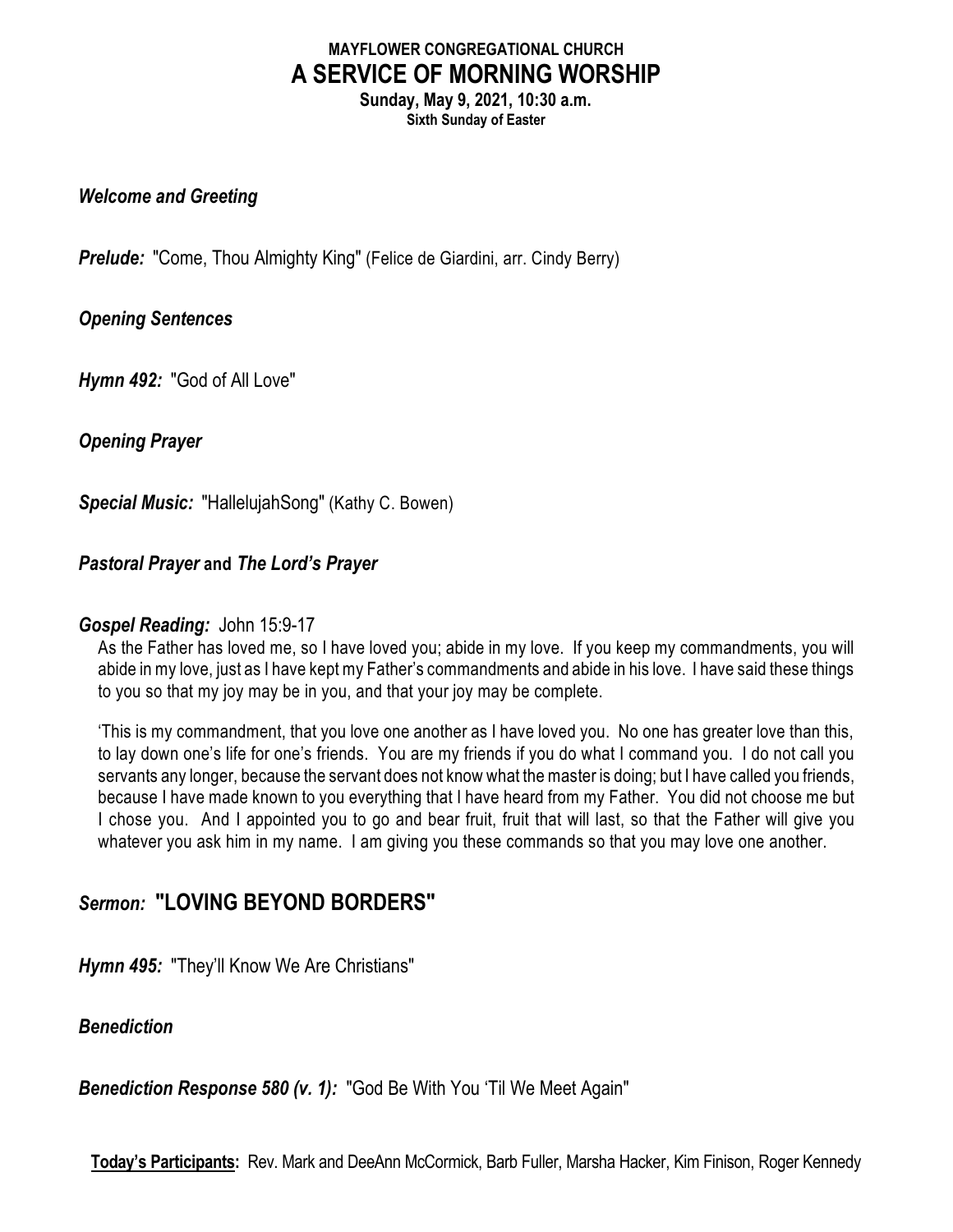# **God of All Love**

Janet Wootton, 1952-

Southern Harmony, 1835 Harm. by Marty Haugen, 1950-



Text © 2007, Stainer & Bell, Ltd. (Admin. Hope Publishing Company) Harm. C 1987, GIA Publications, Inc.

**STAR IN THE EAST** 11 10 11 10 with Refrain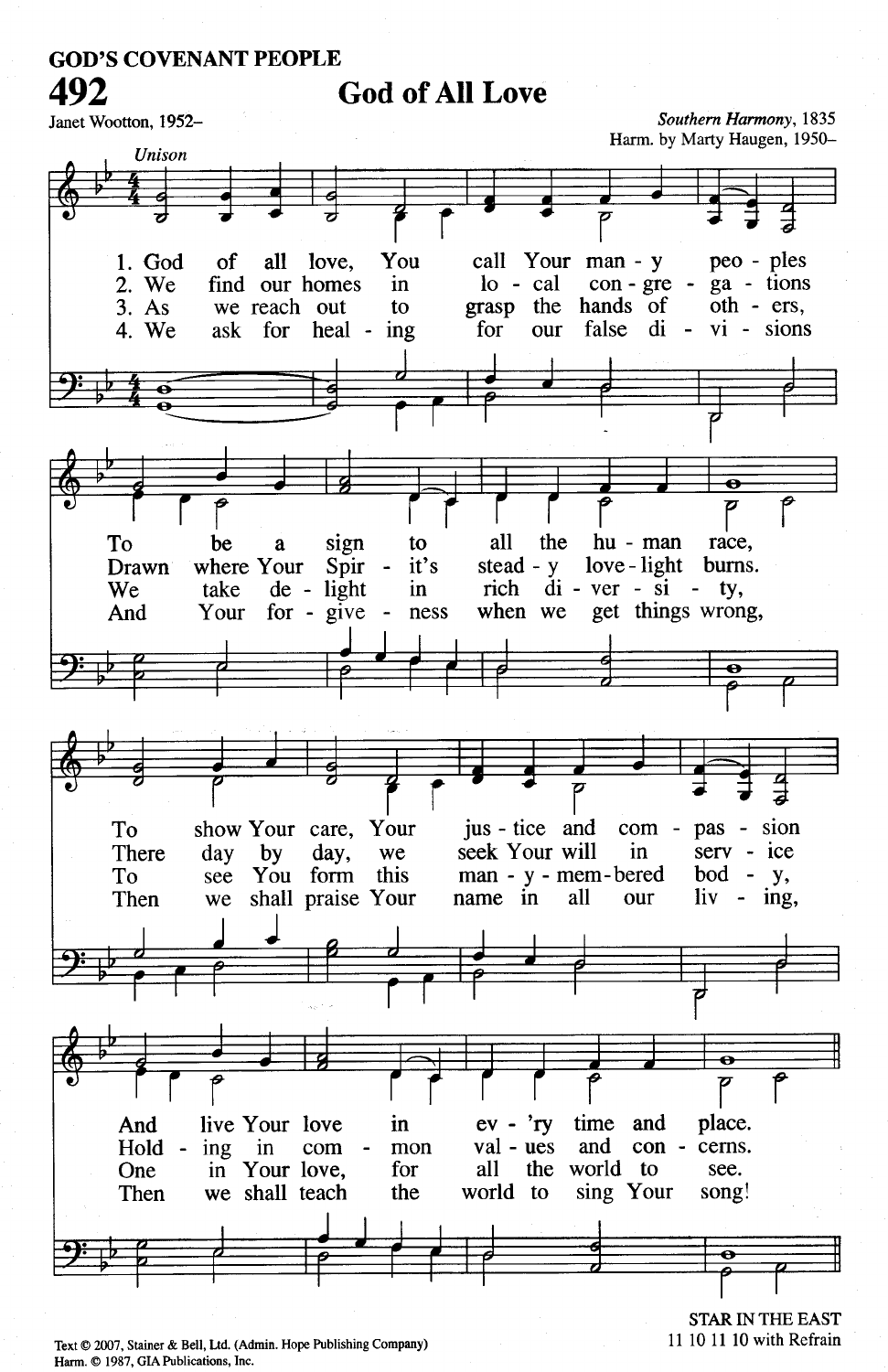

God of all love, bless Your faithful disciples with Your loving presence and inform us with Your Holy Spirit. Encourager and Comforter, we lift our humble prayers to You. Bless us with the kindling of devotion. As we seek your will, light this kindling ablaze to shine with Your perfect love and glory. We give You praise for the blessed transformation of our lives as we seek to be beacons of Your love in Your created world. We seek Your love through our Savior, Jesus Christ, our Redeemer and strength. Amen.

Rev. Hilary H. V. Bowser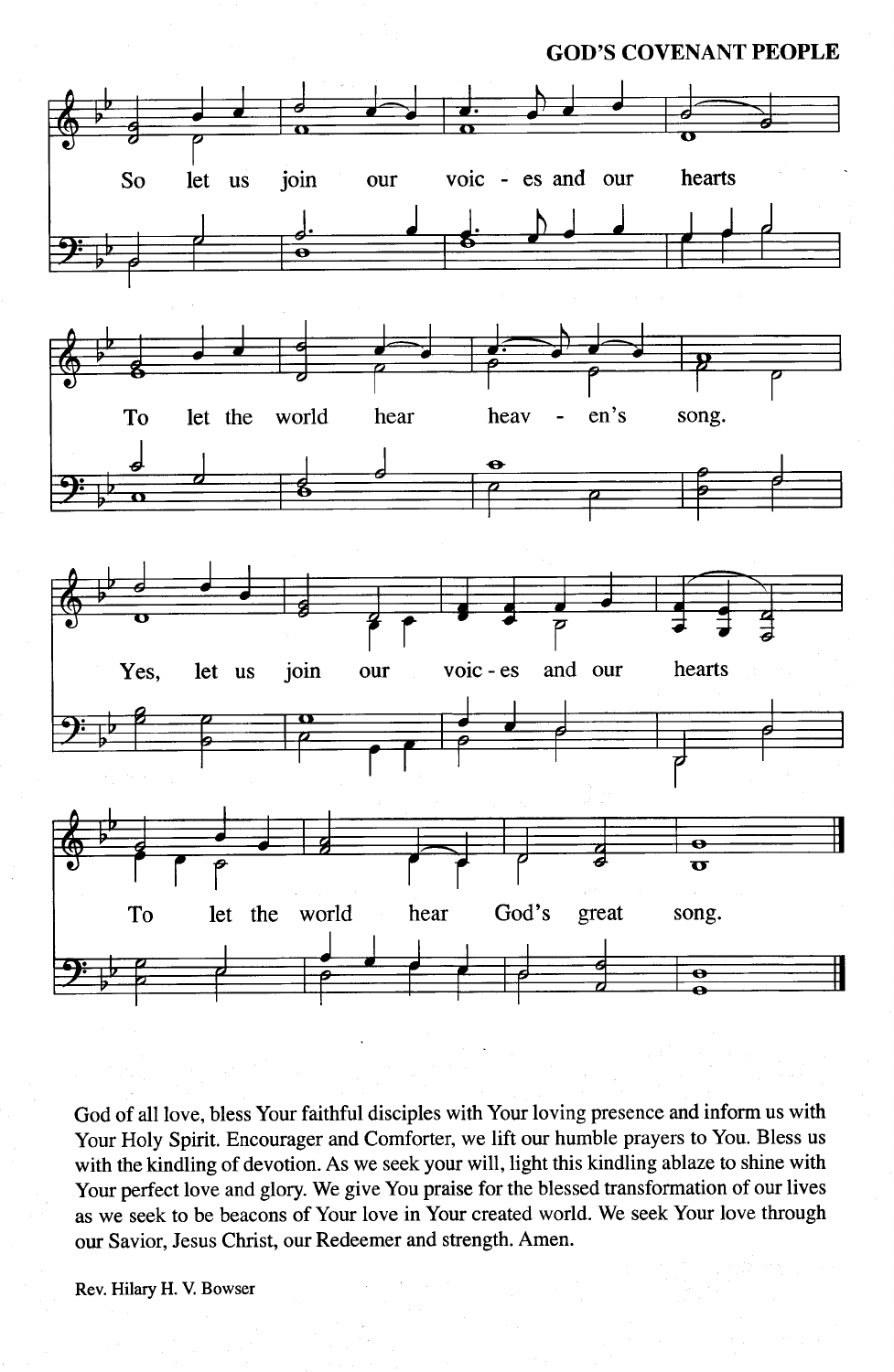# **They'll Know We Are Christians**

John 13:35 Peter Scholtes, 1938-

495

Peter Scholtes, 1938-







**ST. BRENDAN'S** 7.6.7.6.8.6 with Refrain